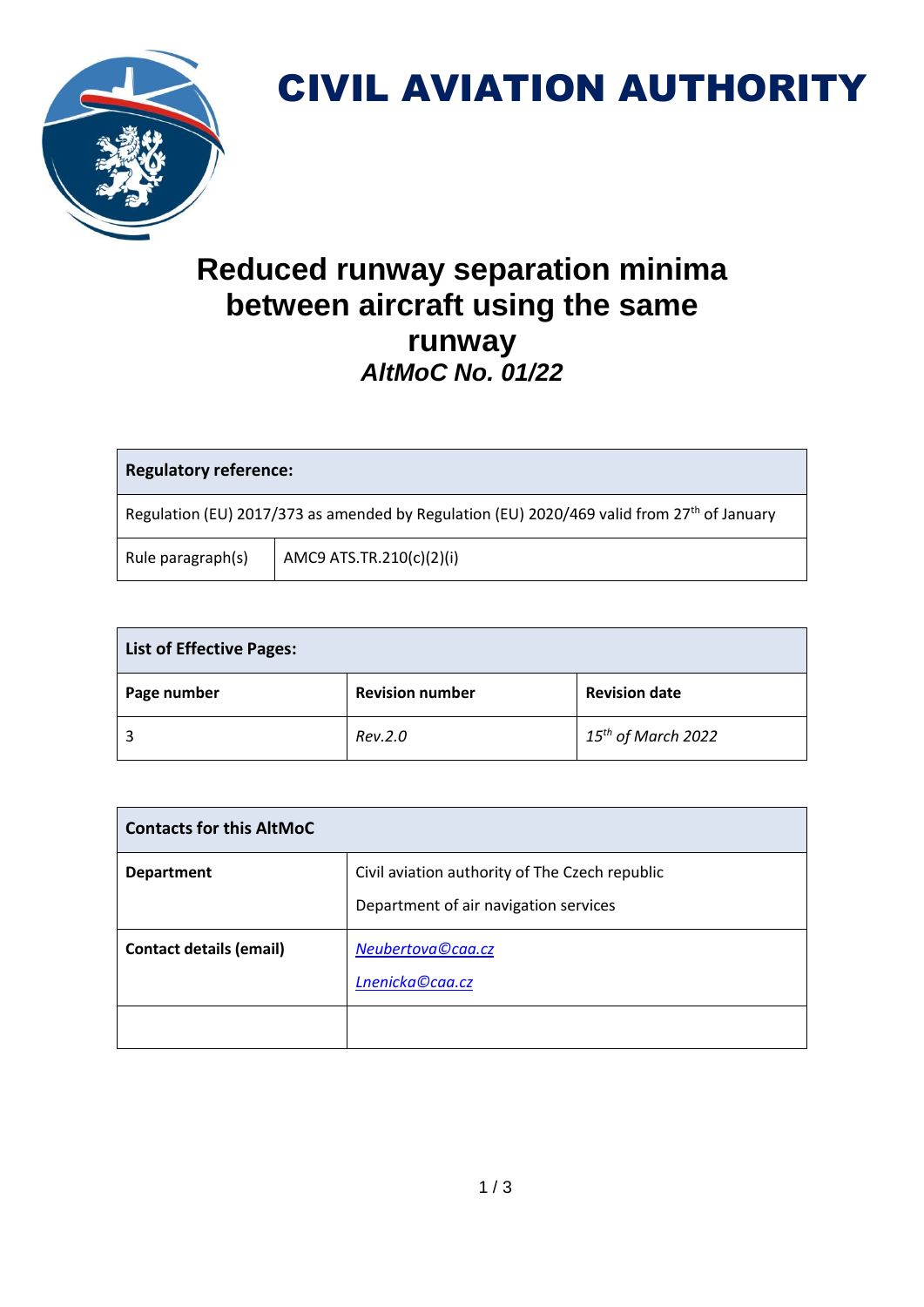## **4** *Full AltMoC text implemented between original AMC9 ATS.TR.210 (c)(2)(i) text*

## **REDUCED RUNWAY SEPARATION MINIMA BETWEEN AIRCRAFT USING THE SAME RUNWAY**

- (a) The air traffic services provider may prescribe lower minima than those established in AMC7 ATS.TR.210(c)(2)(i) concerning separation of departing aircraft, and in AMC8 ATS.TR.210(c)(2)(i) concerning separation of landing aircraft and preceding landing and departing aircraft using the same runway, after consultation with the operators. The safety assessment to be performed in support of the application of reduced separation minima should be carried out for each runway for which the reduced minima are intended, taking into account factors such as:
	- (1) runway length;
	- (2) aerodrome layout; and
	- (3) types/categories of aircraft involved.
- (b) Reduced runway separation minima should  $\theta$ <sup>-</sup> Report burned the hours of daylight from 30 minutes after local sunrise to 30 minutes before local sunset.

If reduced runway separation minima are applied at other time period than aforementioned, it should be subject to the following conditions:

- (1) Reduced runway separation minima are applied only between the preceding departing and succeeding landing aircraft and between the preceding departing and succeeding departing aircraft for the relevant published runways, if so approved by competent authority;
- (2) a suitable operational ATS surveillance system shall be available for the provision of aerodrome traffic control;
- (3) RWY and TWY lighting at an aerodrome shall be available and operational.
- (c) For the purpose of reduced runway separation, aircraft should be classified as follows
	- (1) Category 1 aircraft: single-engine propeller aircraft with a maximum certificated take-off mass (MCTOM) of 2 000 kg or less;
	- (2) Category 2 aircraft: single-engine propeller aircraft with a maximum certificated take-off mass of more than 2 000 kg but less than 7 000 kg; and twin-engine propeller aircraft with a maximum certificated take-off mass of less than 7 000 kg; and;
	- (3) Category 3 aircraft: all other aircraft.
- (d) Reduced runway separation minima should not apply between a departing aircraft and a preceding landing aircraft.
- (e) Reduced runway separation minima should be subject to the following conditions:
	- (1) wake turbulence separation minima should be applied;
	- (2) visibility should be at least 5 km and ceiling shall not be lower than 300 m (1 000 ft);
	- (3) tailwind component should not exceed 5 kt;
	- (4) there should be available means, such as suitable landmarks, to assist the air traffic controller in assessing the distances between aircraft. A surface movement ATS surveillance system that provides the air traffic controller with position information on aircraft may be utilised, provided that approval for operational use of such equipment includes a safety assessment to ensure that all requisite operational and performance requirements are met;